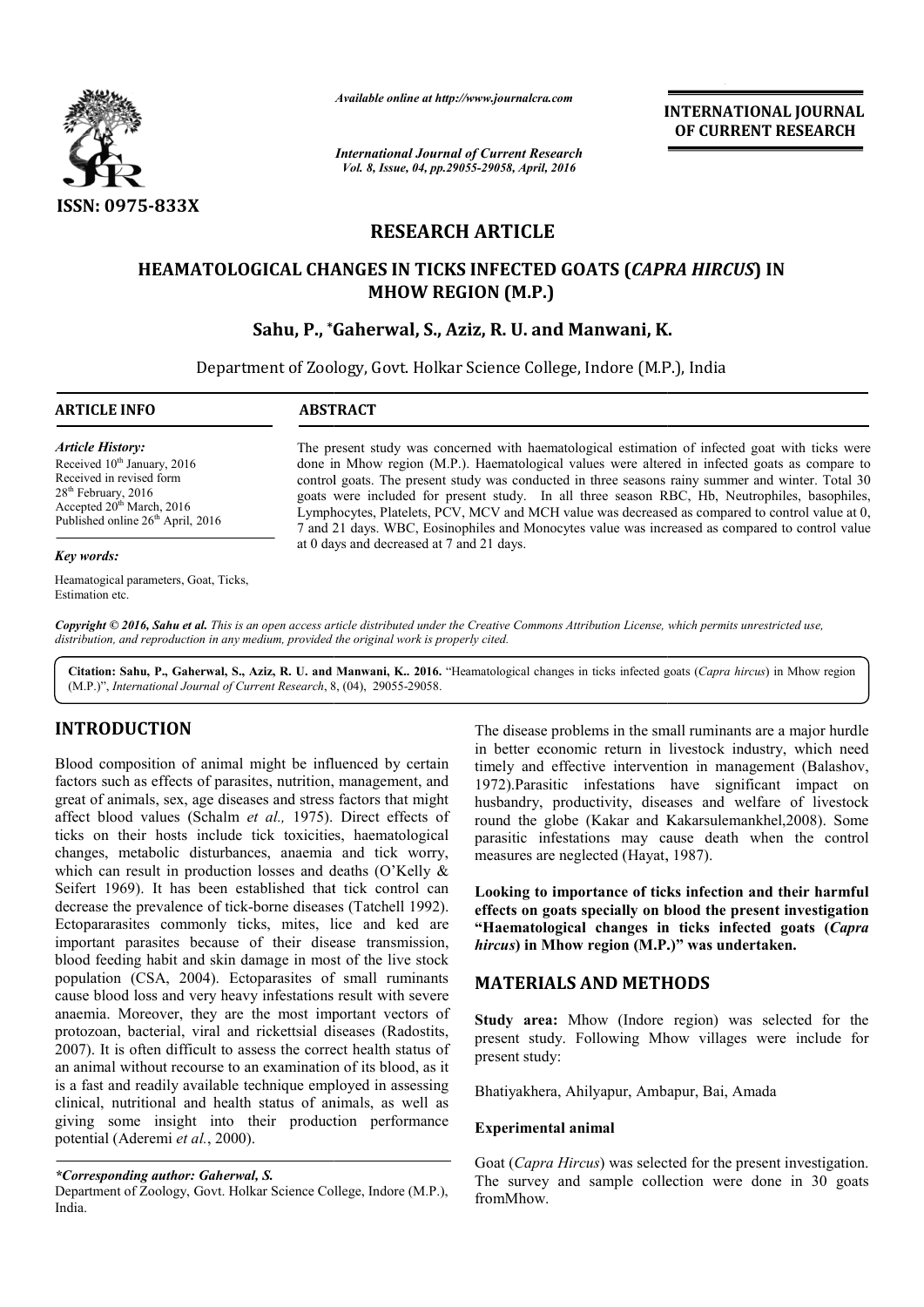### **Experimental ectoparasite**

For the present study hard ticks were collect as ectoparasite on observed *Capra hircus* (Host).

#### **Collection of Blood sample**

The blood samples were taken from the jugular vein of each animal with a sterile disposable syringe.

#### **Experiments**

Experiments were carried out in the following experimental and control group of goat (*capra hircus*).

#### **Non – infected (Control) group**

This group was utilized for collection of blood to find out the normal value of hematological parameter.

### **Infected (Experimental) group**

This group was utilized for collection of blood to find out the infected value of haematological, parameters. This group was divided in three categories- rainy, summer and winter season. Each category was 10 goats for the experimental purpose.

### **Haematological parameters**

All the haematological parameters were done which were RBC, WBC, Hb, Neutrophiles, Basophiles, Lymphocytes, Eosinophiles, Monocytes, Platelets, PCV, MCV and MCH.

## **RESULTS**

## **In all three season haematological investigation of infected and control animal were summarized in table (1) and presented by Graph (1, 2 and 3)**

In present investigation the control (non-infected goat) haematological values were RBC (15.01 $\pm$ 0.26 million/ml), WBC (12.50±0.17cells/cmm), Hb (10.20 ±0.13 g/dl), Neutrophiles (60.33±0.22%), Eosinophiles (1.60±0.14%), Lymphocytes (35.80±0.91%), Basophiles (0.50±0.17%), Monocytes  $(1.7547 \pm 0.03\%)$ , Platelets  $(4.72 \pm 5.84x \ 10^5\%)$ , PCV (33.40±0.62%), MCV (56.50±0.40fl) and MCH  $(7.01 \pm 1.12$ gm/l).

#### **Haematological values in rainy season**

In the present investigation at the 0, 7 and 21 days haematological values were RBC (12.40±0.22, 8.40±0.37 and 7.20±0.33 million/ml), WBC (13.88±0.16, 11.10±0.17 and 10.90 $\pm$ 0.23 cells/cmm), Hb (9.30  $\pm$  0.21, 8.75 $\pm$ 0.26 and 6.90  $\pm 1.20$  g/dl), Neutrophiles (58.99 $\pm 0.20$ , 50.01 $\pm 0.54$  and 35.10±0.99%), Eosinophiles (1.83±0.17, 1.30±0.22 and 0.93±0.18 %), Lymphocytes (34.99±0.54, 47.10±0.23 and 62.83±0.20%), Basophiles (0.46±0.15, 0.20±0.17 and  $0.00\pm0.20$  %), Monocytes  $(3.73\pm0.16, 1.39\pm0.18$  and 1.14±0.19%), Platelets (3.21±5.77, 2.85±3.40 and 2.01±6.56 x 10<sup>5</sup> /ml), PCV (29.40±0.48, 21.10±0.91 and 19.60±1.0%), MCV (54.10±0.41, 60.60±0.31 and 50.20±0.61 fl) and MCH (5.12±1.23, 5.01±0.23 and 3.05±0.32gm/l).

#### **Haematological values in summer season**

In the present investigation at the 0, 7 and 21 days haematological values were RBC (13.60±0.24, 11.40±0.36 and 10.20±0.40 million/ml), WBC (13.40±0.17, 12.50±0.19 and 11.90 $\pm$ 0.27cells/cmm), Hb (10.01  $\pm$  0.22, 9.75  $\pm$  0.29 and 8.05  $\pm$  0.41g g/dl), Neutrophiles (60.13 $\pm$ 0.30, 54.88 $\pm$ 0.45% and 40.03±0.78%), Eosinophiles (1.78±0.17, 1.36±0.96 and 1.01±0.55%), Lymphocytes (35.01±0.88, 42.05±1.20 and 58.01±1.50%), Basophiles (0.48±0.12, 0.31±0.15 and 0.20±0.19%), Monocytes (2.60±0.25, 1.40±0.28 and 1.20 $\pm$ 0.31%), Platelets (4.25 $\pm$ 4.52, 3.75 $\pm$ 4.04 and 3.11 $\pm$ 3.55 x 10<sup>5</sup> /ml), PCV (32.41±0.48, 29.12±0.76 and 26.5±0.76%), MCV (54.12 $\pm$ 0.41, 48.09 $\pm$ 0.66 and 41.52  $\pm$ 0.66 fl) and MCH  $(6.11\pm1.69, 6.02\pm1.98 \text{ and } 5.12\pm0.45 \text{ gm/l}).$ 

#### **Haematological values in winter season**

In the present investigation at the 0, 7 and 21 days haematological values were RBC (14.10±0.21, 13.20±0.19 and 13.90±0.31 million/ml), WBC (13.10±0.17, 12.90±0.19 and  $11.70\pm0.27$  cells/cmm), Hb (10.08  $\pm$  0.31, 9.93  $\pm$  0.35 and 8.05  $\pm$  0.41g/dl), Neutrophiles (60.25 $\pm$ 0.44, 57.01 $\pm$ 0.51 and 48.12±0.65%), Eosinophiles (1.71±0.39, 1.40±0.23 and 1.35±0.19%), Lymphocytes (35.44±0.81, 39.77±1.55 and 48.88±1.45%), Basophiles (0.49±0.15, 0.40±0.21 and 0.35±0.27%), Monocytes (2.21±0.33, 1.42±0.25 and 1.30±0.27%), Platelets (4.65±4.05, 3.91±2.23 and 3.55±2.01 x 10<sup>5</sup>/ml), PCV (33.01 $\pm$ 0.45, 30.12 $\pm$ 0.41 and 28.8 $\pm$ 0.39%), MCV (54.31±0.50, 50.44±0.44 and 45.37 ±0.40 fl) and MCH  $(6.78 \pm 1.23, 6.01 \pm 1.43, 6.91 \pm 1.31, 8.00)$ .

In all three season RBC value was decreased as compared to control value at 0, 7 and 21 days. WBC value was increased as compared to control value at 0 days and decreased at 7 and 21 days. Hb value decreased as compared to control value at 0, 7 and 21 days. Neutrophiles and basophiles % decreased as compared to control value at 0, 7 and 21 days. Eosinophiles % increased at 0 days and decreased at 7 and 21days as compared to control value. Lymphocytes value decreased at 0 days and increased at 7 and 21 days as compared to control value. Monocytes value increased at 0 days and decreased at 7 and 21days as compared to control value. Platelets, PCV, MCV and MCH values decreased at 0, 7 and 21 days as compared to control value. Haematological values were highly altered in rainy season then summer followed by winter season.

### **DISCUSSION**

In the present investigation haematological values were altered in infected goats as compare to control goats. In all three season RBC, Hb, Neutrophiles, basophiles, Lymphocytes, Platelets, PCV, MCV and MCH value was decreased as compared to control value at 0, 7 and 21 days. WBC, Eosinophiles and Monocytes value was increased as compared to control value at 0 days and decreased at 7 and 21 days. The haematological findings in sheep infested with *Hyalomma*  species were lower in red blood cells, packed cell volume, hemoglobin concentration,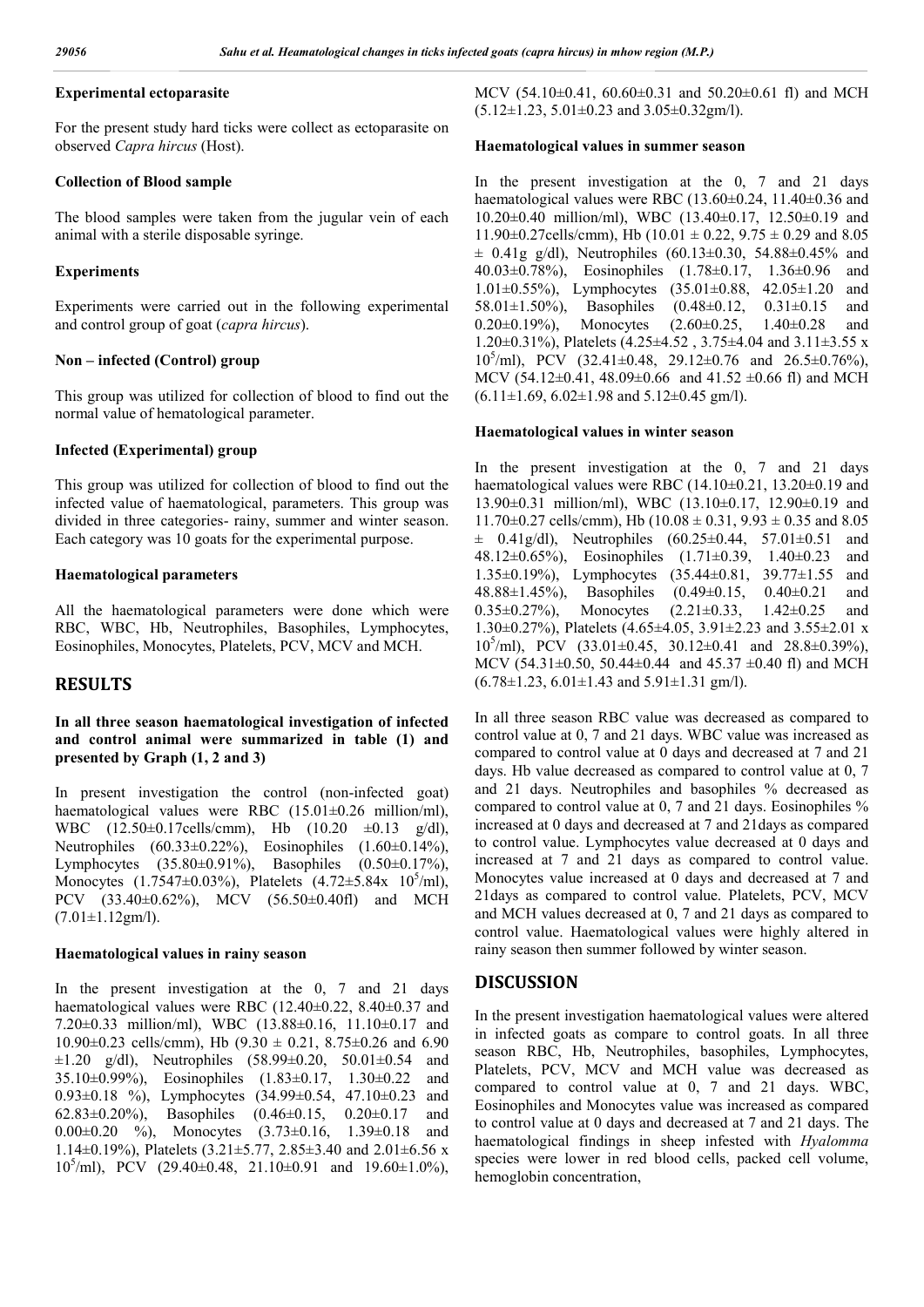





**Fig. Graph (1, 2 and 3) presented hematological changes in hard ticks infected goat (***Capra hircus***) in rainy, summer and winters season at Mhow**

|  | Table 1. Haematological changes in hard ticks infected goat (Capra hircus) in different season at Mhow. |  |  |
|--|---------------------------------------------------------------------------------------------------------|--|--|
|  |                                                                                                         |  |  |

|                      |                  | Rainy season                      |                  | Summer season                     |                  |                  | Winter season                     |                  |                  |                  |
|----------------------|------------------|-----------------------------------|------------------|-----------------------------------|------------------|------------------|-----------------------------------|------------------|------------------|------------------|
| Parameters           | Control          | Experimental values (Mean Values) |                  | Experimental values (Mean Values) |                  |                  | Experimental values (Mean Values) |                  |                  |                  |
|                      | value            | Davs interval                     |                  | Days interval                     |                  |                  | Days interval                     |                  |                  |                  |
|                      |                  | 0days                             | 7 days           | 21 days                           | <b>Odays</b>     | 7 days           | 21 days                           | $0$ days         | 7 days           | 21 days          |
| RBC (million/ml)     | $15.01 \pm 0.26$ | $12.40 \pm 0.22$                  | $8.40 \pm 0.37$  | $7.20 \pm 0.33$                   | $13.60 \pm 0.24$ | $1.40\pm0.36$    | $10.20 \pm 0.40$                  | $14.10 \pm 0.21$ | $13.20 \pm 0.19$ | $13.90 \pm 0.31$ |
| WBC (cells/cmm)      | $12.50 \pm 0.17$ | $13.88 \pm 0.16$                  | $11.10 \pm 0.17$ | $10.90 \pm 0.23$                  | $13.40 \pm 0.17$ | $12.50 \pm 0.19$ | $11.90 \pm 0.27$                  | $13.10 \pm 0.17$ | $12.90 \pm 0.19$ | $11.70 \pm 0.27$ |
| $Hb\%$ (g/dl)        | $10.20 \pm 0.13$ | $9.30 \pm 0.21$                   | $8.75 \pm 0.26$  | $6.90 \pm 1.20$                   | $10.01 \pm 0.22$ | $9.75 \pm 0.29$  | $7.90 \pm 1.20$                   | $10.08 \pm 0.31$ | $9.93 \pm 0.35$  | $8.05 \pm 0.41$  |
| Neutrophiles $(\% )$ | $60.33 \pm 0.22$ | 58.99±0.20                        | $50.01 \pm 0.54$ | $35.10 \pm 0.99$                  | $60.13 \pm 0.30$ | 54.88±0.45       | $40.03 \pm 0.78$                  | $60.25 \pm 0.44$ | $57.01 \pm 0.51$ | $48.12 \pm 0.65$ |
| Eosinophiles $(\% )$ | $1.60 \pm 0.14$  | $1.83 \pm 0.17$                   | $1.30 \pm 0.22$  | $0.93 \pm 0.18$                   | $1.78 \pm 1.10$  | $1.36 \pm 0.96$  | $1.01 \pm 0.55$                   | $1.71 \pm 0.39$  | $1.40 \pm 0.23$  | $1.35 \pm 0.19$  |
| Lymphocytes $(\% )$  | $35.80 \pm 0.91$ | $34.99 \pm 0.54$                  | $47.10 \pm 0.23$ | $62.83 \pm 0.20$                  | $35.01 \pm 0.88$ | $42.05 \pm 1.20$ | $58.01 \pm 1.50$                  | $35.44\pm0.81$   | $39.77 \pm 1.55$ | $48.88 \pm 1.45$ |
| Basophiles (%)       | $0.50 \pm 0.17$  | $0.46 \pm 0.15$                   | $0.20 \pm 0.17$  | $0.00 \pm 0.20$                   | $0.48 \pm 0.12$  | $0.31 \pm 0.15$  | $0.20 \pm 0.19$                   | $0.49 \pm 0.15$  | $0.40 \pm 0.21$  | $0.35 \pm 0.27$  |
| Monocytes $(\% )$    | $1.77 \pm 0.03$  | $3.73 \pm 0.16$                   | $1.39 \pm 0.18$  | $1.14 \pm 0.19$                   | $2.60 \pm 0.25$  | $1.40 \pm 0.28$  | $1.20 \pm 0.31$                   | $2.21 \pm 0.33$  | $1.42 \pm 0.25$  | $1.30 \pm 0.27$  |
| Platelets            | $4.72 \pm 5.84$  | $3.21 \pm 5.77$                   | $2.85 \pm 3.40$  | $2.01 \pm 6.56$                   | $4.25 \pm 4.52$  | $3.75 \pm 4.04$  | $3.11 \pm 3.55$                   | $4.65 \pm 4.05$  | $3.91 \pm 2.23$  | $3.55 \pm 2.01$  |
| $(x 10^5$ /ml)       |                  |                                   |                  |                                   |                  |                  |                                   |                  |                  |                  |
| $PCV$ $(\% )$        | $33.40 \pm 0.62$ | $29.40 \pm 0.48$                  | $21.10 \pm 0.91$ | $19.60 \pm 1.01$                  | $32.41 \pm 0.63$ | $29.12 \pm 0.76$ | $26.5 \pm 0.99$                   | $33.01 \pm 0.45$ | $30.12 \pm 0.41$ | $28.08 \pm 0.39$ |
| MCV(f)               | $56.50 \pm 0.40$ | $50.10 \pm 0.41$                  | $41.60 \pm 0.31$ | $38.20 \pm 0.61$                  | $54.12 \pm 0.41$ | $48.09 \pm 0.66$ | $41.52 \pm 0.74$                  | $54.31 \pm 0.50$ | $50.44 \pm 0.44$ | $45.37 \pm 0.40$ |
| MCH (gm/l)           | $7.01 \pm 1.12$  | $5.12 \pm 1.23$                   | $5.01 \pm 0.23$  | $3.05 \pm 0.32$                   | $6.11 \pm 1.69$  | $6.02 \pm 0.98$  | $5.12 \pm 0.45$                   | $6.78 \pm 1.23$  | $6.01 \pm 1.43$  | $5.91 \pm 1.31$  |